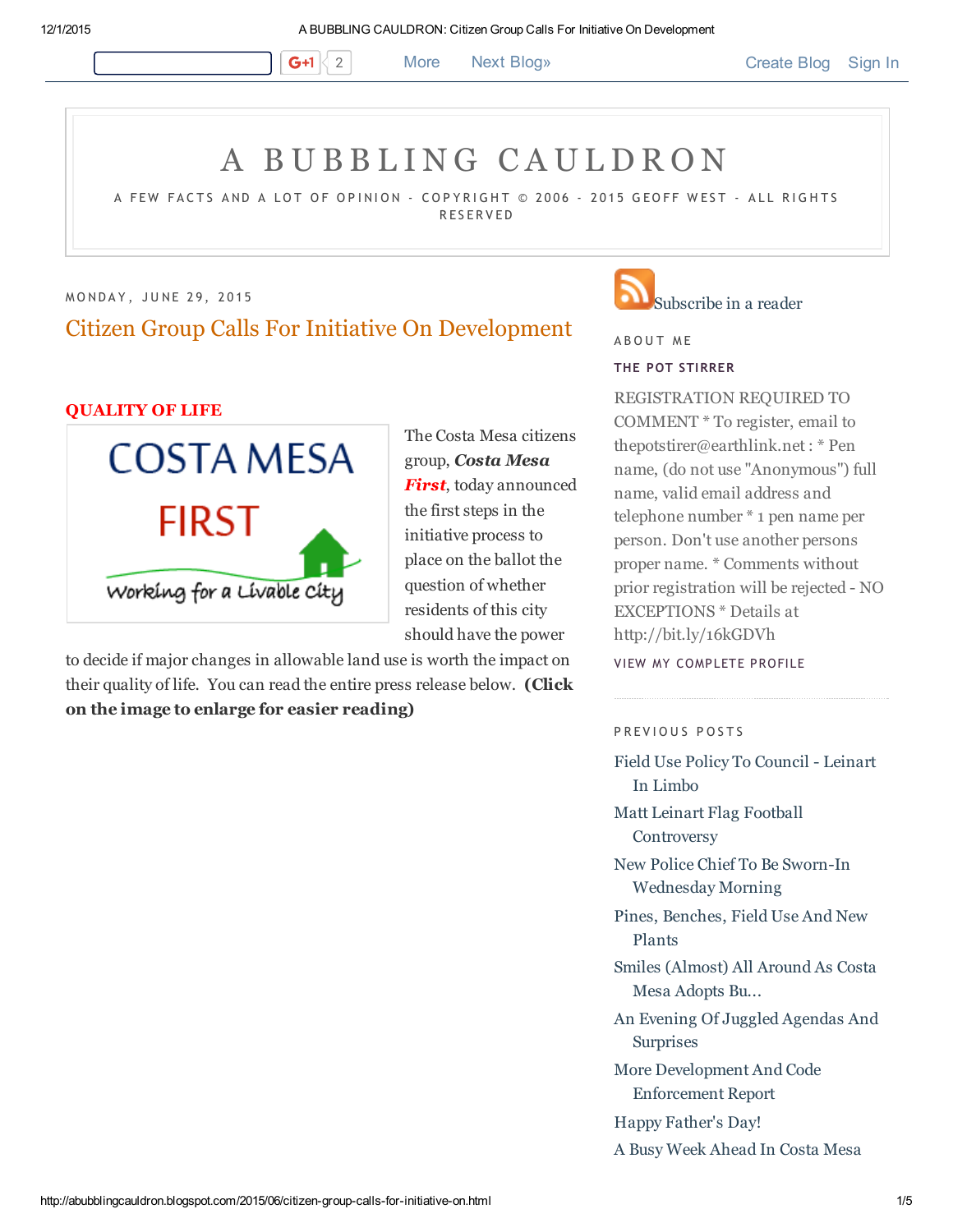

of deciding what projects get built in the city. This initiative is an idea whose time has long passed and I am excited to see it begin to become a reality for the residents.

Costa Mesa First (FPPC 1332564) is a group of concerned Costa Mesa residents and encourages the adoption and implementation of smart growth policies. Please contact Costa Mesa First at P.O. Box 2282, Costa Mesa, CA 92628 (714) 549-5884, costamesal st@gmail.com, Follow us on Facebook and Twitter.

#### IN THE HANDS OF CITY ATTORNEY

The text of the initiative is presently in the hands of Costa Mesa City Attorney, Tom Duarte, who will provide the title and summary necessary to proceed with the next step.

## GATHERING SIGNATURES FOR NOV. 2016 BALLOT





At some point in the very near future, depending on how the rest of this process moves along - probably near the middle of July - the proponents of this initiative will begin collecting signatures to authorize the placement of the initiative on the General

Election ballot in November, 2016. According to the information provided to me, collection of signature may take up to 180 days. The proponents will need at least 5,000 valid signatures according to City Clerk Brenda Green. The proponents will likely try to gather 7,500 signatures, just to be sure.

#### CONTROVERSIAL AND CONTENTIOUS

The New Library Outreach Is [Complete](http://abubblingcauldron.blogspot.com/2015/06/the-new-library-outreach-is-complete.html) - Off To City...

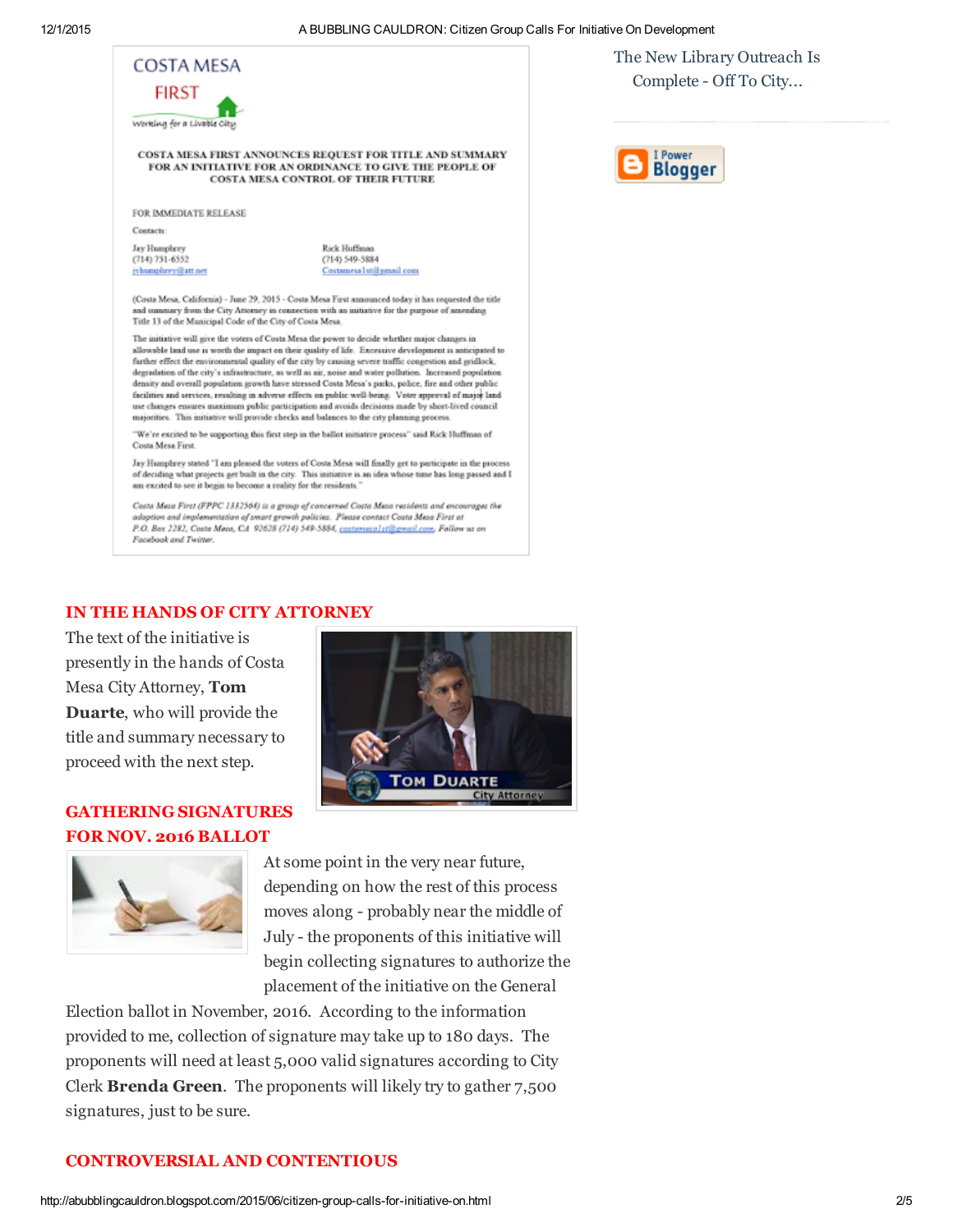#### 12/1/2015 A BUBBLING CAULDRON: Citizen Group Calls For Initiative On Development

This initiative is similar to Newport Beach's **Greenlight** measure - one of the most contentious measures in the history of that city. This one has the probability of also being controversial, since it potentially has the capability of slamming the brakes on "excessive development" throughout the city. We'll know more when the actual initiative is

available for reading.

## HEADS, NOT FIREWORKS, EXPLODING

I can hear developer-oriented politican's heads exploding all over Mesa Verde as folks become aware of this initiative. And you thought they were only M-80s!



### OH, BOY...

It's going to be a very interesting summer and fall.

Labels: [Brenda](http://abubblingcauldron.blogspot.com/search/label/Brenda%20Green) Green, [Costa](http://abubblingcauldron.blogspot.com/search/label/Costa%20Mesa%20First) Mesa First, [D](http://abubblingcauldron.blogspot.com/search/label/Jay%20Humphrey)evelopment Initiativ[e,](http://abubblingcauldron.blogspot.com/search/label/Jay%20Humphrey) Jay Humphrey, Rick [Huffman,](http://abubblingcauldron.blogspot.com/search/label/Rick%20Huffman) Tom [Duarte](http://abubblingcauldron.blogspot.com/search/label/Tom%20Duarte)

POSTED BY THE POT STIRRER AT [6/29/2015](http://abubblingcauldron.blogspot.com/2015/06/citizen-group-calls-for-initiative-on.html) 04:07:00 PM ≻≢

#### 7 C O M M E N T S :

 $\Box$ [Joe](https://www.blogger.com/profile/01836448643476182320) said...

Yeah, all that dough collected from developers and this is what happens.

The brand went wrong. Now it's time to move forward toward sanity. Maybe Boss Hogg will move to another city now.

6/29/2015 04:51:00 PM

**Teresa Drain said...** 

Thank you Jay and Rick!

I love that there are people that are listening to what the citizens have been saying, and are willing to the take the BULL by the horns to get this on the ballot. For too long, the Planning Commission and council majority has favored high density and out of town developers over long term citizens, the spirit of our General Plan and our zoning codes. I can't wait to read the text of this. I am not opposed to change or growth. Smart growth and beneficial changes will help our city for years to come. The definition of out of control growth is: cancer.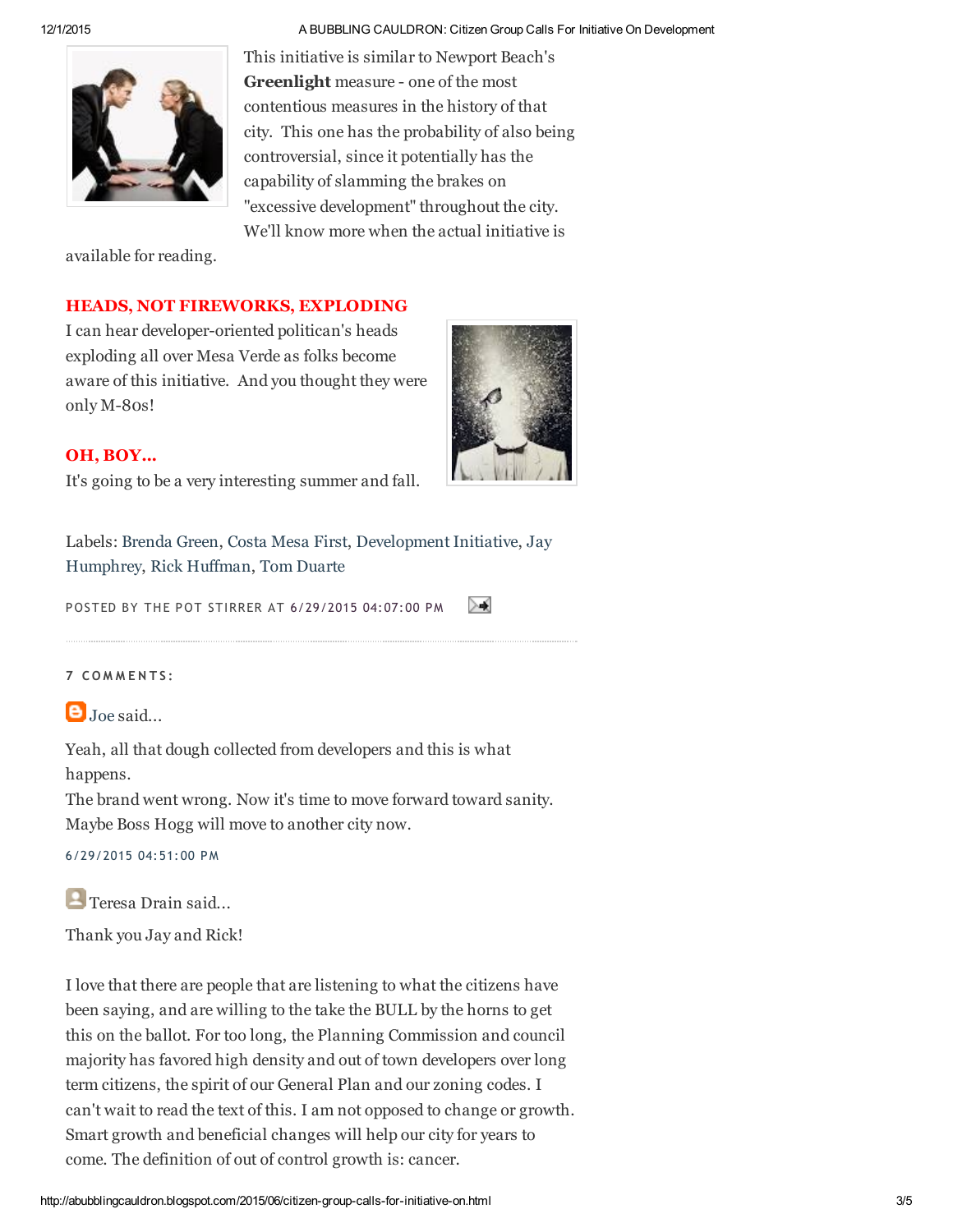6/29/2015 09:41:00 PM

## Where's My Coffee? said...

Very happy that the out of control high density development will be halted, or at least slowed down. Once this happens, the council and the planning commission can't just give the finger to the residents. They will have to actually do the job they were appointed to do in order to get things done. Very proud. All volunteers are needed, I'm sure, to get this thing going. I'm in. This will hopefully stop a lot of people from being impacted with these ugly tenements next to their homes.

#### 6/30/2015 08:46:00 AM

## Where's My Coffee? said...

Teresa, very true. There is plenty that does need to be worked on, such as Harbor Blvd. However, Harbor Blvd. should not be residential. It should be commercial, and not just fast food joints and car dealers. It doesn't need to look the way it does. Revitalization is development, but good development. And not with our "officials'" hands out to the developers.

6/30/2015 08:50:00 AM

## **Tamar said...**

Many thanks to Costa Mesa First for putting forward this very important initiative. It will provide much-needed transparency and a chance to have a voice in what matters to Costa Mesa residents the most: our quality of life.

Dan and I will help.

6/30/2015 09:26:00 AM

## **B** [Cindy](https://www.blogger.com/profile/14218998670327225471) Lou Who said...

Hip Hip Hooray! Hip Hip Hooray! Hip Hip Hooray! Thank you Jay and Rick and Costa Mesa First! Can't wait to read the initiative and start walking to gather those 7,500 signatures. I've got my walking shoes on. Where do I sign up?

6/30/2015 09:32:00 AM

## Disgusted Republican said...

A possible ray of hope for CM? Wonder how the true "haters" will tie this to the "Unions"? And how often theyl'll throw out the "anti/no growth" lingo in their attempts to keep this highly necessary initiative from passing?